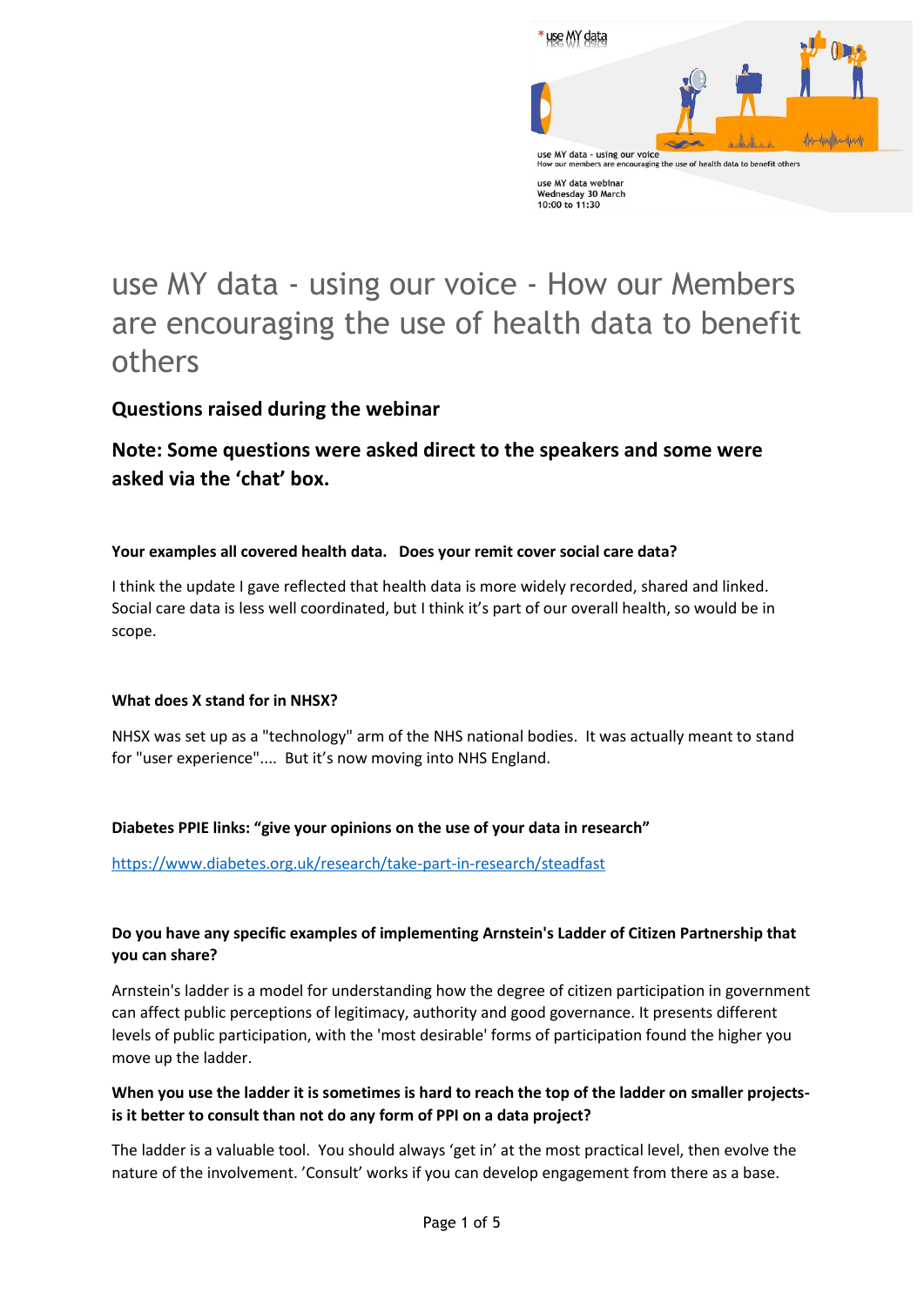Link to the ladder<https://i2s.anu.edu.au/resources/stakeholder-participation-arnsteins-ladder> amongst many other links.

## **I have a rare cancer and see no one making an effort to collect the wealth of data and experience that I see in what is an international Facebook community. How do you get clinicians interested in this data?**

In the UK, every new primary cancer is always registered by the cancer registry. In recent years this has included much more clinical information, such as surgery, radiotherapy and chemotherapy. So rare cancers are captured in the cancer registry. Helen's presentation showed the work that she had done with the national registry in England to get more of these statistics published in a safe and useful manner. The best way to get the interest of clinicians is to highlight this to them, or perhaps to ask them what statistics they have.

However, the cancer registry does not routinely gather information about day to day living events (experience), which are often reported in social media platforms such as Facebook.

#### **Invitation to all patients involved in use MY data to sign up as patient reviewers for the BMJ**

#### [www.bmj.](http://www.bmj/)com/campaign/patient-partnership

Bob White and Helen Bulbeck – maybe you might consider writing a BMJ Opinion on what you do and why? Same for all the patient speakers here. This is the series <https://blogs.bmj.com/bmj/category/patient-perspectives>

BMJ would welcome BMJ Opinion on the challenge of data cleaning for researchers.

#### **Are Flatiron a commercial company? Are they the same as DATA-CAN?**

#### **How does the mission of Flatiron differ from DATA -CAN? What kind of company/organisation is Flatiron? Is it profit making?**

Flatiron and DATA-CAN are different organisations. DATA-CAN is a research collaboration funded by the government through a grant from the Industrial Strategy Challenge Fund. They have a specific focus on bridging the ga between NHS data and commercial organisations, and they undertook some work with Flatiron some months ago to help shape the model for Flatiron in the UK.

Flatiron is a commercial company that specialises in improving the quality of the health data in an NHS Trust, so that the data becomes usable for research. They have recently launched their UK website, "with all thanks to Bob, Helen, Linda, Lesley and our whole Patient Voices Panel for working with us to develop and sign-off the website. You can learn more here:<https://flatironhealth.co.uk/> "

#### **How many Members of use MY data are there?**

196 Members (patients, relatives, carers) 145 Associate Members 341 in total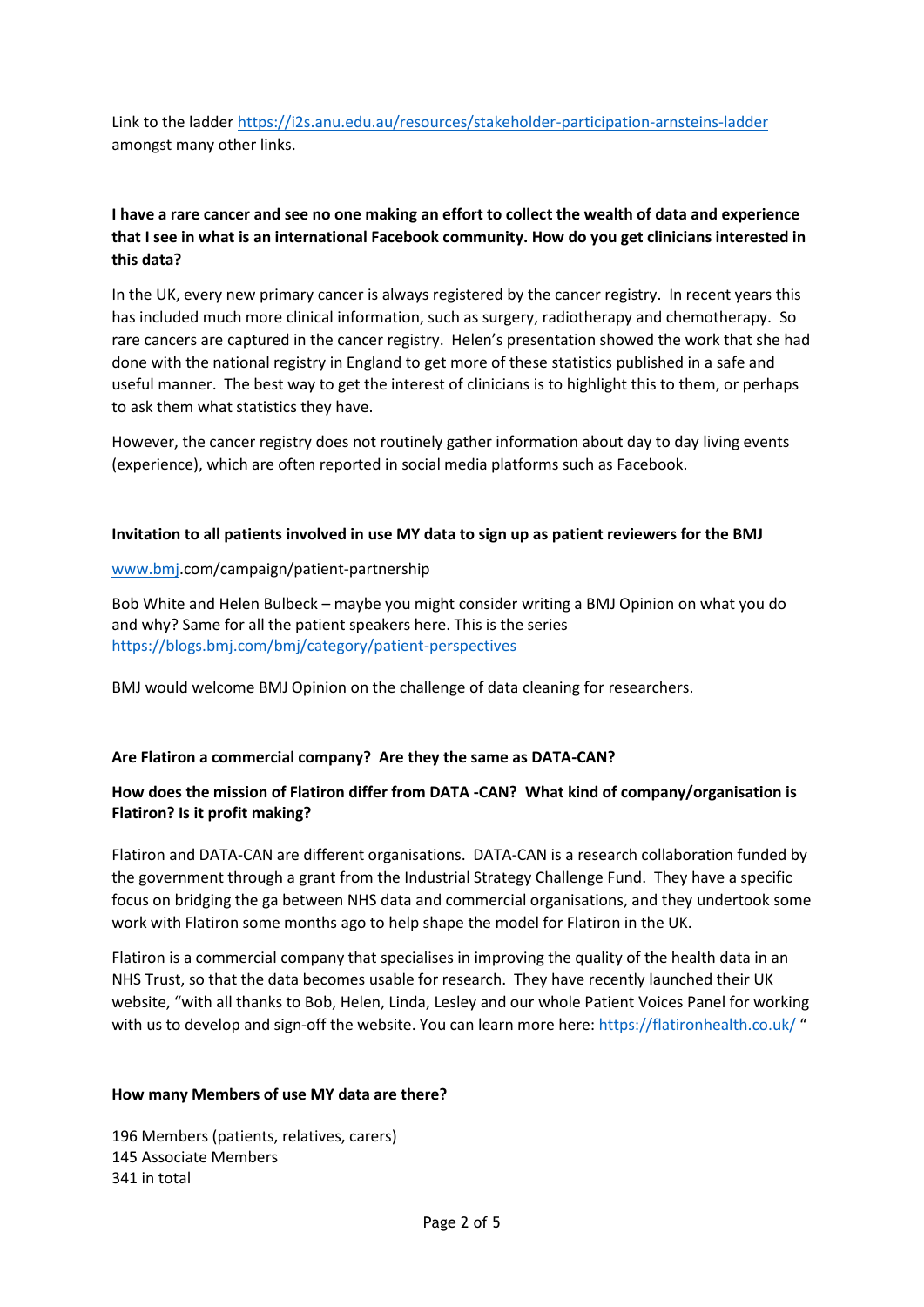#### **The recent statement led by the Health Research Authority and shared by a dozen public sector organisations on patient involvement in research, is clearly sympathetic to use MY data principles. How can we ensure that the deeper issues of data transparency etc. are pushed forward in this context?**

We all have a responsibility to do what we can to push this agenda. As a movement use MY data engages with a wide range of organisations about transparency, including recently about the GPDPR programme and the NHS COVID-19 Data Store. Our Members have also produced a Position Statement about transparency, which i[s available here](https://www.usemydata.org/page_db.php?page=Position_Statements) for our Members to use in their own work.

**Around 10 million people in the UK can see all their records via the Electronic Health Record (EHR) vendor "Patients Know Best (PKB)". I have full access via [my GP Practice] Patient Access portal but it does not work.**

And a related question:

**What are the patients' rights in terms of having access to read our own health records?** 

We have Position Statements which are very relevant to this topic, which are on our website: [https://www.usemydata.org/page\\_db.php?page=Position\\_Statements](https://www.usemydata.org/page_db.php?page=Position_Statements) and we hosted a webinar **Show me my data!** in which Patients Know Best took part, which can be watched here:

<https://www.usemydata.org/webinars.php?webinar=2021-03-03>

The British Medical Journal (BMJ) ran a series of webinars on access to Electronic Health Records (EHRs) and has a collection of articles on this to show global progress.

**There is no streamlined common process to correct EHRs - and there needs to be** We published a Call to Action "My access to my health records" on this subject, following the **Show me my data!** webinar.

The Call to Action is [available here](https://www.usemydata.org/resources/3%20-%20CALL%20TO%20ACTION%20%20-%20MY%20ACCESS%20TO%20MY%20HEALTH%20RECORDS%20-%2028072021.pdf) on the use MY data website.

#### **How do you manage groups when they say that everything that is said here is 'confidential' ???**

This can be a tricky area, but common-sense should apply. If you asked to maintain confidentiality in conversations or meetings, there should always be a clear reason why. In some cases it will be clear, in which case if you want to take part, you should respect that. If you don't think there is a valid reason then you should challenge that, and if you're not happy with the response, you can simply not take part.

#### **How are use MY data ensuring diversity amongst their Members and what are you doing to include the voices of underserved groups or lesser heard communities?**

Since use MY data began, it has grown organically and has always been open to Members from all backgrounds. We are a movement that concerns itself with inclusion and seeks to emphasise the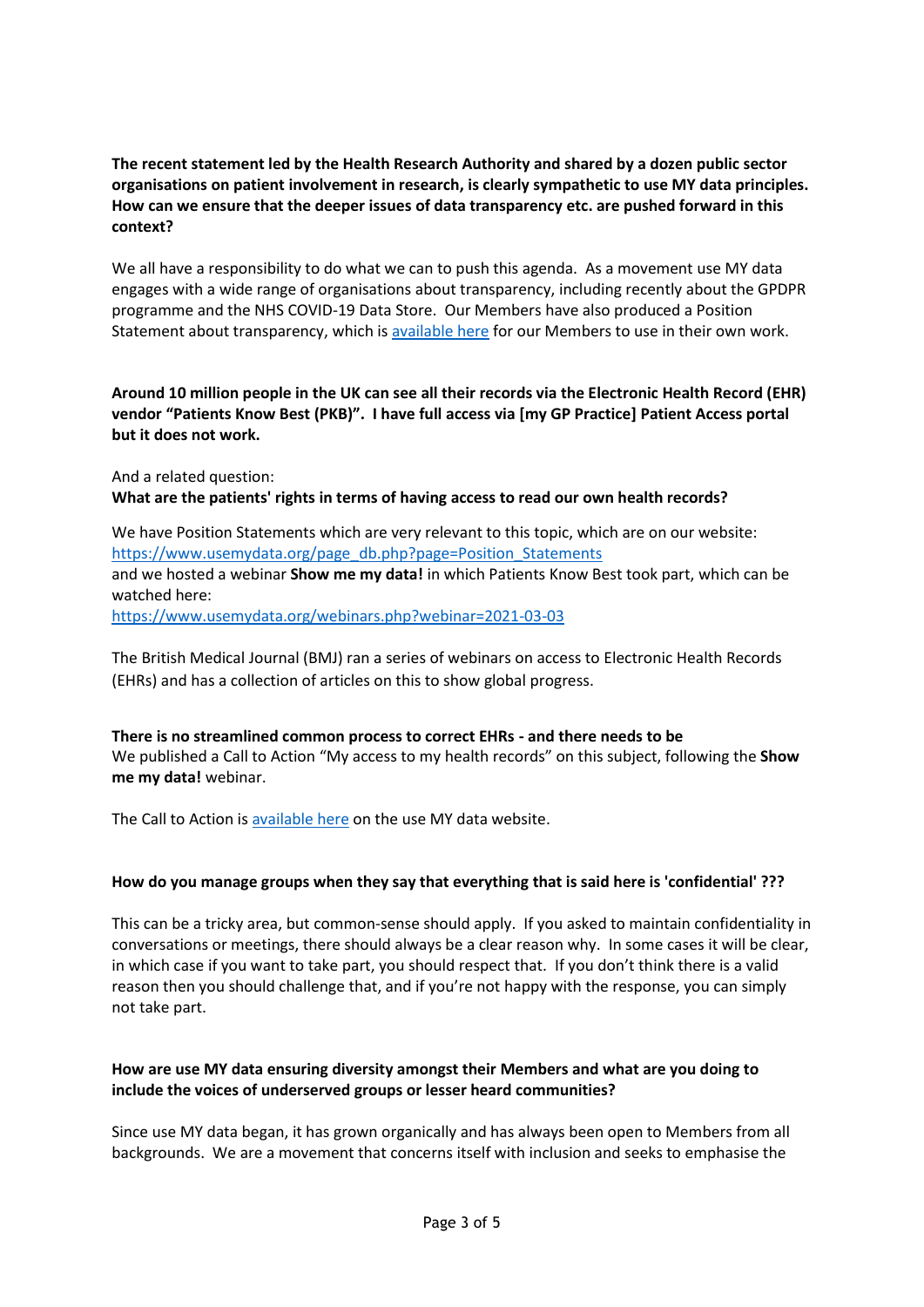voice of patients to understand aspirations and concerns around the use of data in delivery, service improvement, and in research.

As an open movement, we had never asked our Members to provide any details about themselves, such as age, ethnicity or gender. However, to help meet our aim, we needed to understand the breadth of our Members' experiences and backgrounds. We wanted to do this to understand whose voices were missing or under-represented. We could then begin work to remedy this.

Working with our Advisory Group, the Secretariat produced a census to collect this information from our Members. The first part of the census was about personal characteristics and the second part was about engagement activities. The census was anonymous.

The analysis of the census results is [published here.](file:///C:/Users/chris/Documents/Chris%20Carrigan/use%20MY%20data/Workshops%20and%20Webinars/2022%20March%20Members%20Showcase/usemydata.org.uk/resources/use%20MY%20data_Members)

We mapped our results against the UK's general population and the patient population. The results show that we have good representation amongst our Members in most areas. The area where there is under-representation is in disease/health conditions other than cancer. We need the help of our Members to increase the voices of patients, relatives and carers in this area. To do this, the Advisory Group and Secretariat have identified a set of actions for our Members and for the Secretariat.

#### **Does use MY data work with the James Lind Alliance on priority setting partnerships?**

Not to date, though some of our Members have in their wider work, but we'd love to follow this up with you.

#### **How useful are the trusted research environments to researchers?**

We've done a few webinars related to Trusted Research Environments (TREs) and indeed the related topic of synthetic data. TREs could address some significant difficulties in research access, but there are some practical things that need to be in place to ensure that patients are actively involved in the governance, decision making, access, etc. But this is a very active area, that we might want to revisit....

#### **How does the ethnicity/belief/views of staff have an impact - is this data collected?**

We haven't come across anything that looked at this, though we are aware of a recent survey which looked at attitudes of staff in primary care about data sharing. [https://understandingpatientdata.org.uk/sites/default/files/2022-](https://understandingpatientdata.org.uk/sites/default/files/2022-03/Primary%20care%20professionals%27%20attitudes%20to%20data%20use%20.pdf) [03/Primary%20care%20professionals%27%20attitudes%20to%20data%20use%20.pdf](https://understandingpatientdata.org.uk/sites/default/files/2022-03/Primary%20care%20professionals%27%20attitudes%20to%20data%20use%20.pdf)

#### **Are you able to help us, the patients with data analysis?**

use MY data doesn't hold any data and it does not analyse data. But we do run educational sessions on data for Members, and we could do something on data analysis, if that would be useful.